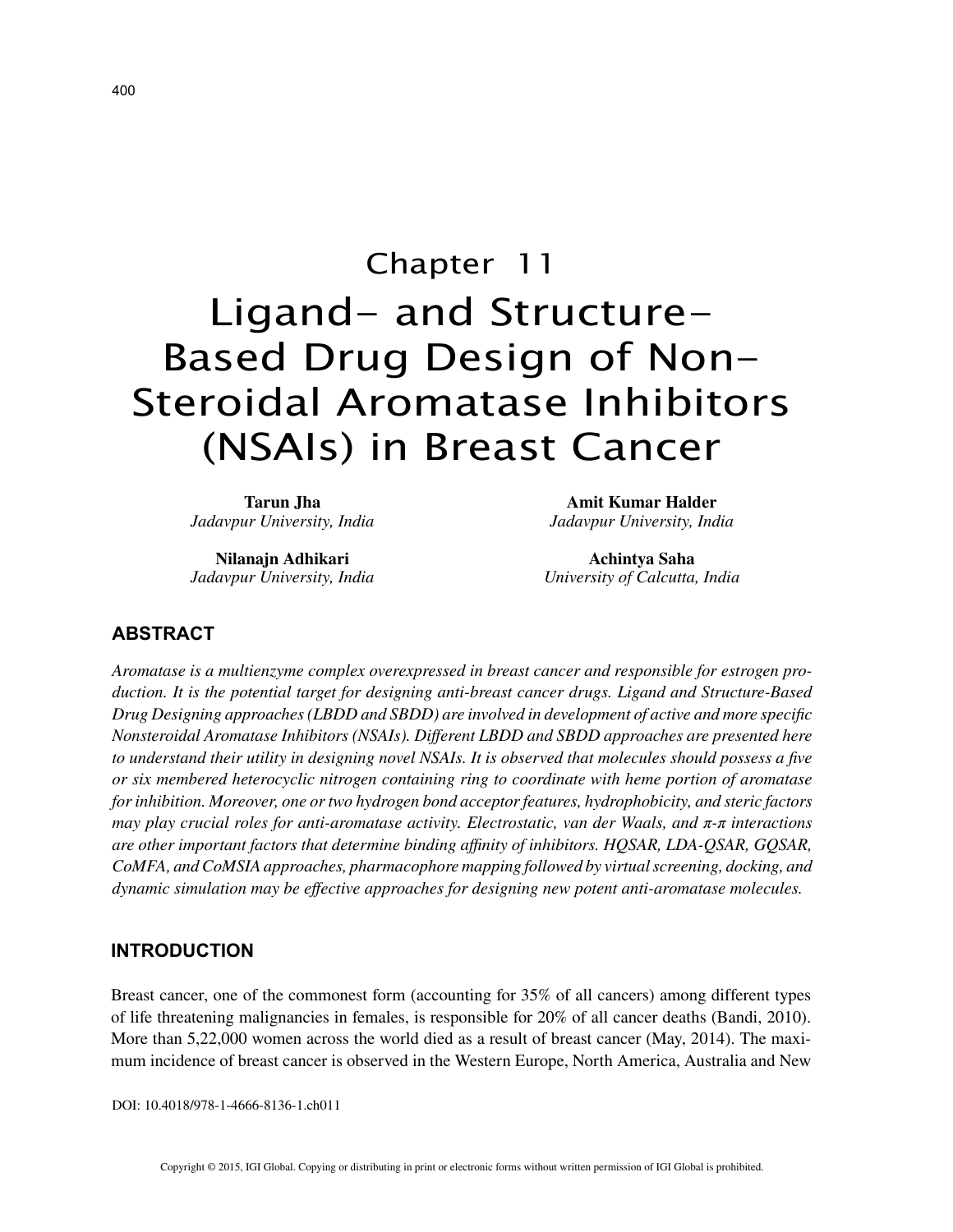Zealand. The incidence of breast cancer is seven fold higher in developing nations. Belgium has the age-standardized highest rate of incidence (more than 110 cases per 1,00,000 women per annum). Apart from that, among top 12 countries, nine belong to Western European, but the Bahamas, Barbados and the United States of America are also in the top ranking. The 12 lowest incidence countries belong to mainly sub-Saharan Africa, South Asia and the far East, those suffer from poverty (May, 2014). The distribution pattern of the age-standardized mortality rate is different across the world. Belgium has the highest mortality followed by the Republic of Ireland with the highest rate of diagnosis but they are outranked by Fiji, Bahamas, Nigeria and Pakistan. Though the mortality is relatively low in low-incidence countries but the mortality rate and probability are higher than the high-incidence countries due to social and cultural influence, stage of presentation and the standards of health care. Due to the high incidence rate, breast cancer ranks top among women's health concerns. Despite the advancement of new preventive strategies against breast cancer consideration, the incidence of breast cancer has remained the same since 2005 (Arumugam *et al*., 2014; Siegel *et al.*, 2012). Breast carcinoma is most frequently diagnosed cancer in women apart from cancer of skin. Approximately 70% of the breast cancers are diagnosed in postmenopausal women (Howlader *et al*., 2014). It ranks second in tumor-related deaths after lung cancer (Muftuoglu & Mustata, 2010). It is predicted that one in eight American women is susceptible to develop invasive breast cancer in their lifetime (American Cancer Society Cancer Facts & Figures, 2013; Brueggemeier, Hackett, & Diaz-Cruz, 2005).

Sex hormones play crucial roles like growth regulation, maturation and reproduction in living animals. Sex hormones are composed of a steroidal cyclopentanoperhydrophenanthrene nucleus. Steroidal hormones are involved in regulation of different physiological effects, like muscle and hair growth, fertility, water retention and dilatation of the capillary vessels as well as sebaceous gland activity (Proteau, 2011; Davis *et al*., 2004; Morales *et al*., 2004). Estrogen is a prominent regulator of cell proliferation in the tumorogenesis of hormone-dependent breast cancer and other tumors. The exact mechanisms of this incidence are still hypothesized. Estrogen metabolites like reactive quinones may directly interact with DNA. It causes mutations that are responsible for these proliferative effects (Miller, 2003). Nearly, two-thirds of breast tumors are hormone-dependent and require estrogens to grow (Brueggemeier, Hackett, & Diaz-Cruz, 2005; Howell, 2005; Muti, Rogan, & Cavalieri, 2006). This phenomenon demands application of an endocrine therapy with a more favorable activity profile and less adverse effects compared to unspecific chemotherapy. More than 100 years ago, Beatson reported that ovariectomy in premenopausal women with breast cancer can induce tumor remission (Beatson, 1896). By knowing the advantage of lowering estrogen level in breast cancer, antihormonal therapy led to the development of new drug candidates. As high serum levels of estrogen is seen in progression of breast cancer, two pharmacological strategies have been employed successfully to control breast cancer (Murthy, Rao, & Sastry, 2004). Drugs either act through estrogen receptor (ER) modulation (Ariazi *et al*., 2006) or interfere with the biosyntheses of steroidal hormones by inhibiting the enzyme controlling the interconversion from androgenic precursors, i.e., aromatase inhibitors (AIs) (Brueggemeier, Hackett, & Diaz-Cruz, 2005). Considerable research work has been devoted to the study of this aromatase enzyme. This helps to develop potent and selective agents that are able to interfere with enzymatic action. Selective estrogen receptor modulators (SERMs) and aromatase inhibitors (AIs) are successfully utilized as therapeutically important weapons in the battle against breast cancer deaths (Pasqualini, 2004). Several classes of steroidal and nonsteroidal aromatase inhibitors are developed (Brodie, Sabnis, & Jelovac, 2006; Neves *et al*., 2009; Colozza *et al*., 2008; Dutta & Pant, 2008; Eisen *et al*., 2008; Gobbi *et al*., 2008; Jackson *et al*., 2008; Osborne & Tripathy, 2005;